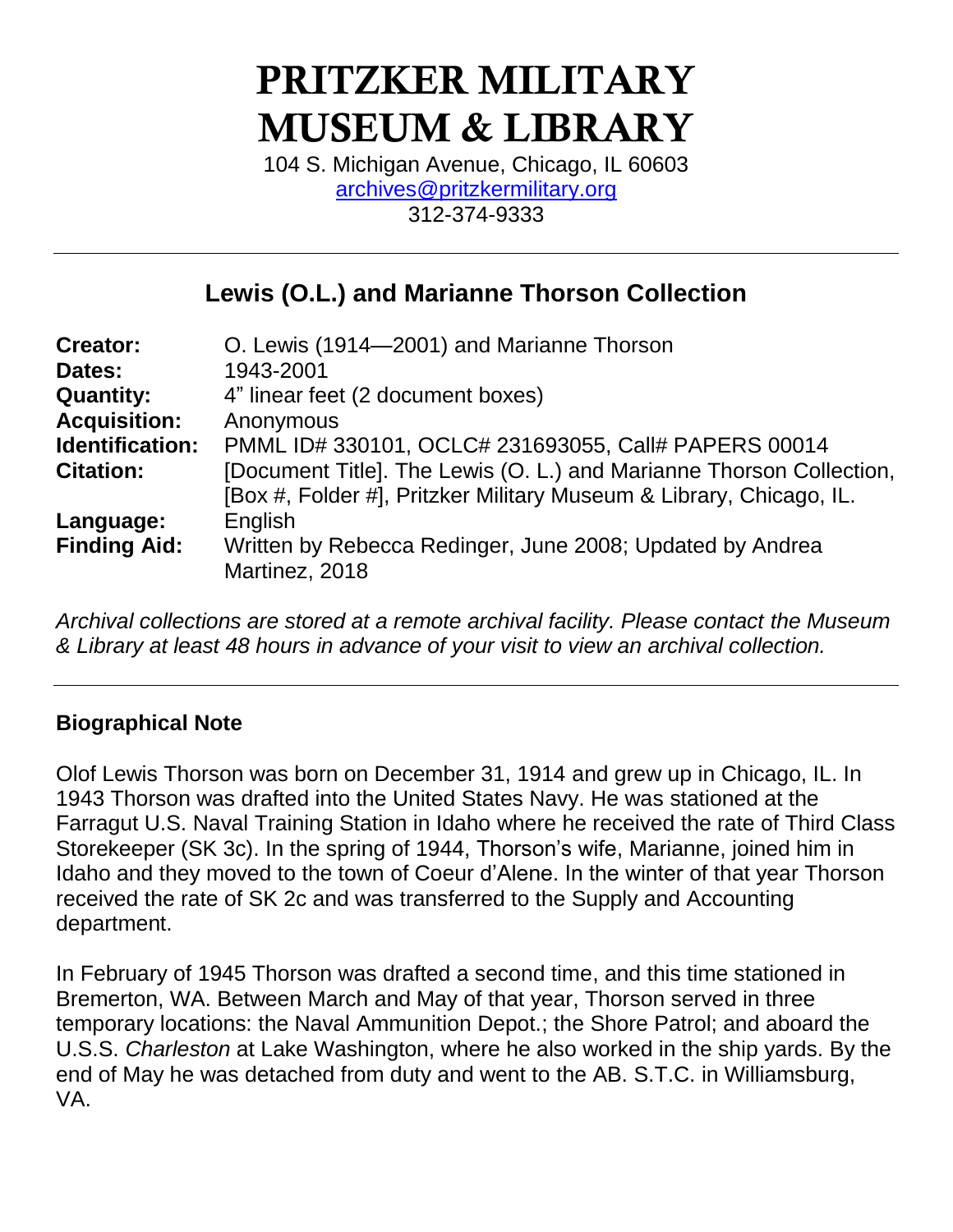In July of 1945 he was stationed at San Bruno, and then in November transferred to the Personnel Separation Center in Shoemaker, CA. On March 2, 1946 he was discharged. After the war Thorson and his wife returned to Illinois. Olof Lewis Thorson died on February 11, 2001 in DeKalb, IL.

The previous information comes from a chronology written by Thorson himself. Therefore, it has not been confirmed whether he actually served in these places, nor with which unit he served.

## **Scope and Content of the Collection**

The collection contains correspondence, ephemera, and papers collected by Olof Lewis Thorson while he served in the United States Navy during World War II. The bulk of the collection concerns the years 1943-1946; a majority of which was spent at the Farragut Naval Training Center.

The collection includes postcard correspondence with Thorson and his wife, as well as a variety of blank souvenir postcards from across the country. Additionally, there are various ephemera gathered by Thorson during his service in Coeur d'Alene, ID and Bremerton, WA. Also included are newspapers from the AB. S.T.C. in Williamsburg, VA and a variety of military bulletins, memos and programs from his time in the Navy.

Included in the collection are two scrapbooks (most-likely compiled by his wife, Marianne Thorson) from Thorson's time in Farragut and Coeur d'Alene, Idaho, as well as a variety of non-military ephemera such as travel brochures, maps and souvenirs from his times of military leave.

There are three items located outside this archival box: a military pillowcase, a pennant from the U.S. Naval Training Center in Farragut, ID, and a Regiment Review photograph from 1944.

## **Arrangement**

The collection arrived with no discernable arrangement and was rearranged in a more efficient working order by PMML staff. The collection is contained within one archival box.

## **Rights**

All other rights are held by the author or publisher. Users assume responsibility for following copyright laws as established by US Code Title 17.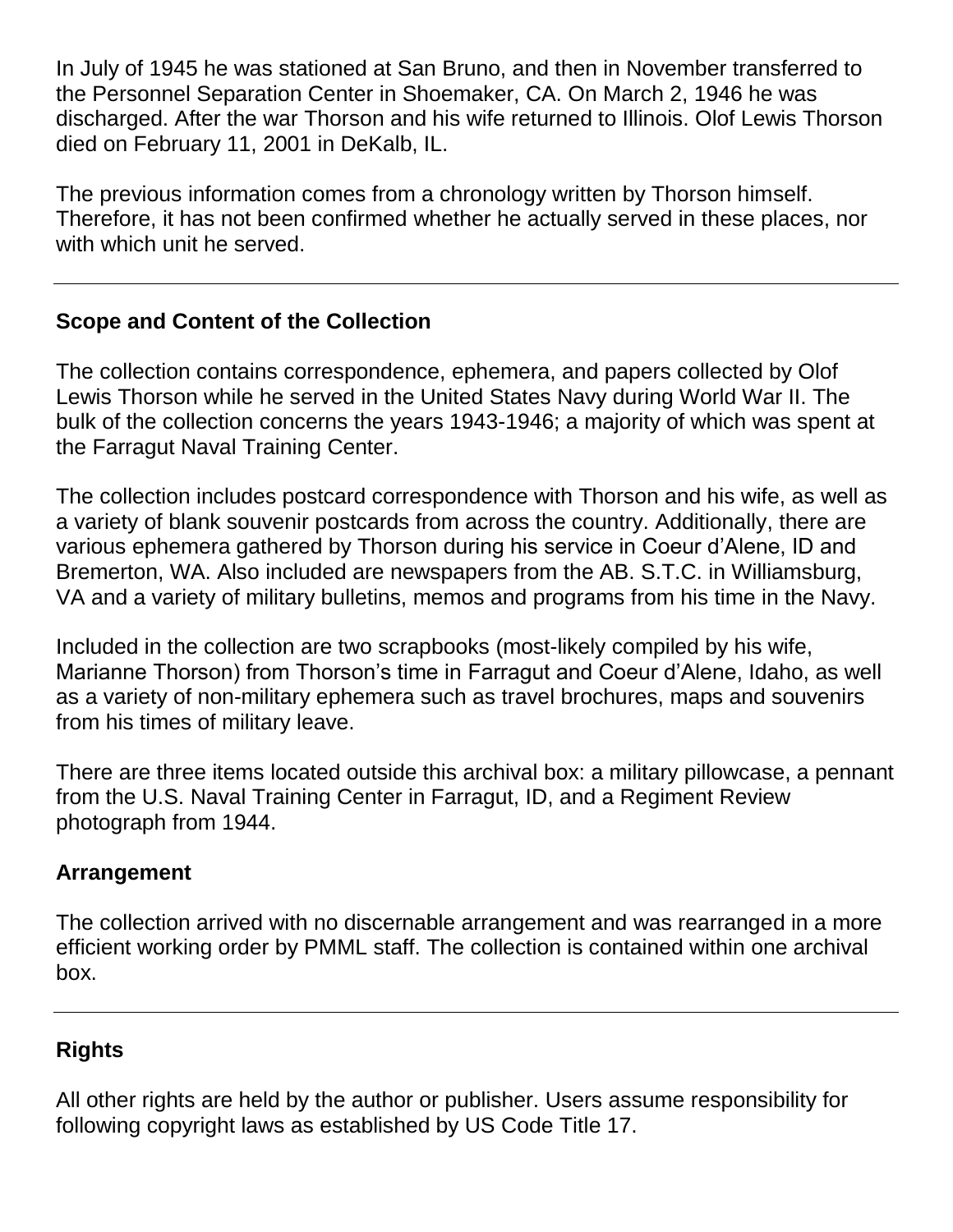#### **Separations**

There are three items located outside this archival box: a military pillowcase, a pennant from the U.S. Naval Training Center in Farragut, ID, and a Regiment Review photograph from 1944.

## **Key Subjects**

This collection is indexed under the following headings in the Library's online catalog. Researchers interested in materials about related topics, persons, or places should search the catalog using these subject headings.

#### **Names**

Thorson, O. Lewis (Olof Lewis), 1914-2001. Thorson, Marianne

#### **Subjects**

World War, 1939-1945 -- United States. World War, 1939-1945 -- Naval operations. World War, 1939-1945 -- Personal narratives, American. United States -- History -- World War, 1939-1945. Soldiers -- United States – Correspondence.

#### **Detailed Description of the Collection**

#### **Box One**

#### **Folder One Postcards**

Postcards—1940s Postcards—blank (34) Postcards—Chicago—blank (7) Postcards—Military—blank (3) Postcard addressed to Lewis and Marianne Thorson Postcard addressed to Mrs. Lewis Thorson, 5/21/1945 Souvenir picture packets—postmarked—addressed to Mrs. Lewis Thorson (4) Souvenir picture packet—blank Envelope from correspondence between B.A. Benson and O.L. Thorson, 1945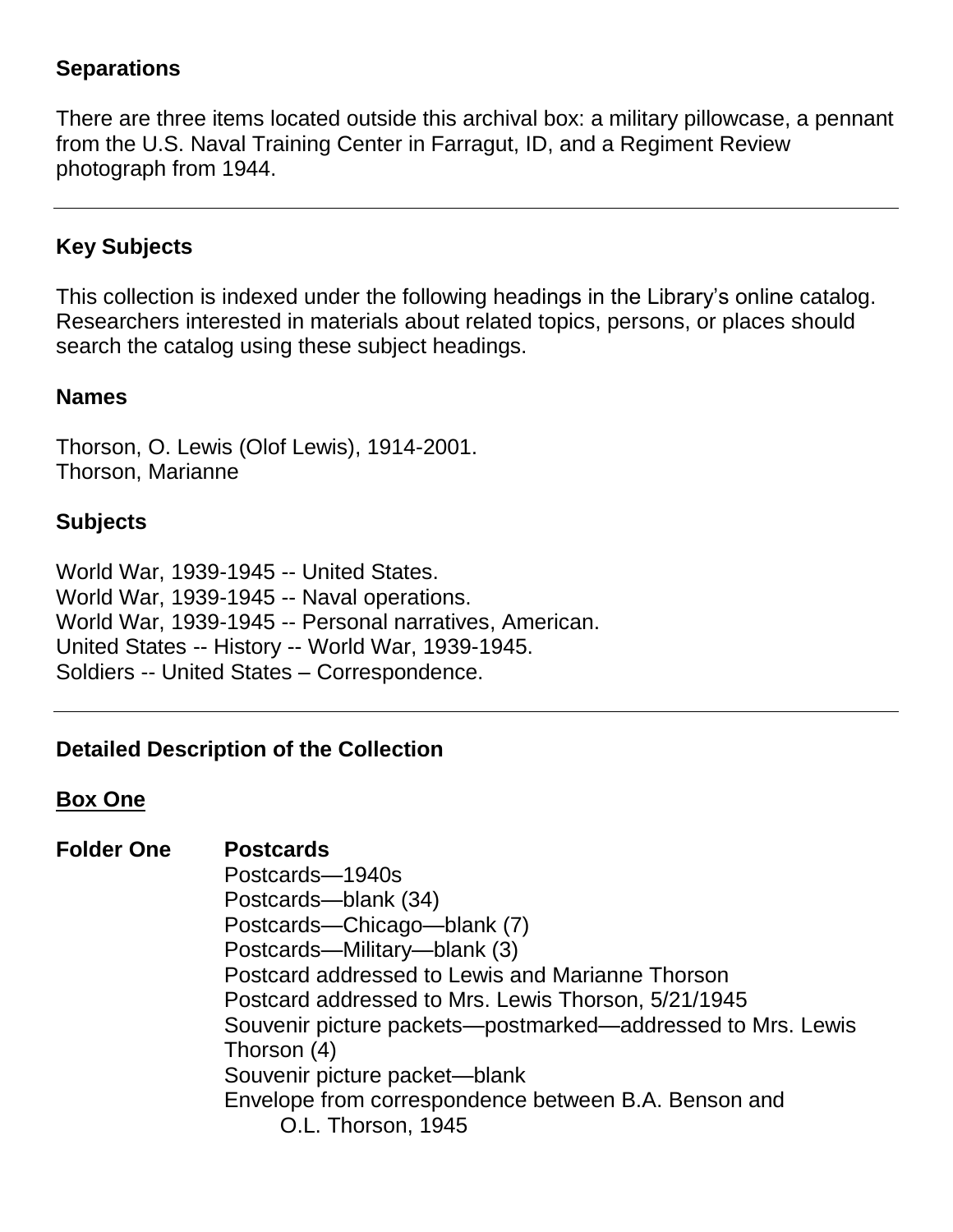| <b>Folder Two</b> | <b>Ephemera--Military</b><br>Pass for Marianne Thorson, NAS Seattle, 5/16/1945<br>Leaflet-Puget Sound Navy Yard, 1944-inscribed "O.L. Thorson"<br>Map-War Hospitality Committee, Wash. D.C., 1945.<br>Navy Pay Receipts-blank (4)<br>Elks Lodge Menu<br>American Legion Service Men's Dormitory Card, 1945 (3)<br>Membership card—The Vets Club, 1944<br>Schedule-YMCA and USO, Summer 1945<br><b>Tobacco Rationing Card, 1945</b>                             |
|-------------------|----------------------------------------------------------------------------------------------------------------------------------------------------------------------------------------------------------------------------------------------------------------------------------------------------------------------------------------------------------------------------------------------------------------------------------------------------------------|
| Folder 3          | <b>Newsletters</b><br>"The B-Area Log"—Camp Peary, VA—6/8/1944<br>"Ship-Rec Bulletin"—Ship Service ABSTC Welfare & Recreation—                                                                                                                                                                                                                                                                                                                                 |
| 6/5/1945          | "Movies—28 May to 3 June"—"Ships Co Theater"—1944                                                                                                                                                                                                                                                                                                                                                                                                              |
| Folder 4          | <b>Military Bulletins, Memos and Programs</b><br>"Your Last Navy Bulletin"—Shoemaker, CA<br>"Civic Auditorium, SF, 1945"—in honor of the Delegates<br>to the<br>Conference of the UN<br>"Naval officers programs"—1964<br>"Personal Affairs of Naval Personnel"—1943-44 (2)<br>"All Hands"—Cumulative Reference Index—1945<br>Memoranda-Puget Sound Navy Yard-1944 (4)<br>Military-related news clippings-1944-45 (4)<br>Mr. & Mrs. Thorson wartime chronology |
| Folder 5          | <b>Military Bulletins, Memos and Programs (2)</b>                                                                                                                                                                                                                                                                                                                                                                                                              |
| 5/15/1945         | "Seattle: the City of Opportunity"—several military related ads—<br>"Navy wives activities—USO—Coeur d'Alene, ID—1945<br>"The National Memorial Cemetery of the Pacific"—Honolulu—1973<br>"Your Navy in Hawaii" -1975<br>"So this is Shoemaker"—"Do's and Don'ts"—1944 (3)<br>"Something Doing in San Francisco"—Furlough guide (2)<br>"San Francisco attractions"—USO Furlough Guide (2)<br>"U.S. Naval Training Station"-Farragut, ID (2)                    |
| <u>Box 2</u>      |                                                                                                                                                                                                                                                                                                                                                                                                                                                                |
|                   |                                                                                                                                                                                                                                                                                                                                                                                                                                                                |

**Folder 6 Scrapbooks** Scrapbooks—1944 (2)